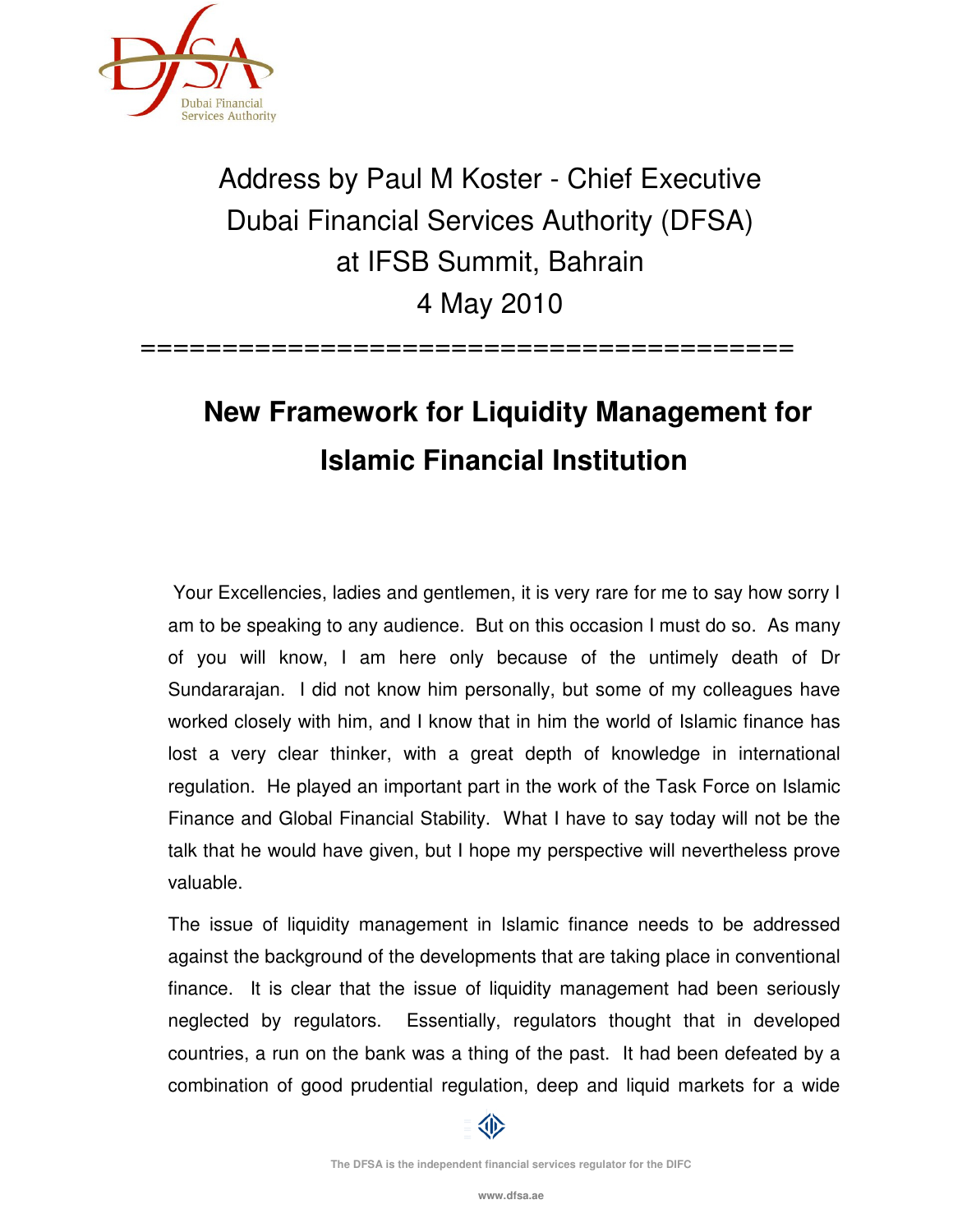

variety of financial instruments, and central banks acting as lenders of last resort. They were wrong, for two main reasons. The first is that many of the markets that had been thought to be deep and liquid turned out to be nothing of the kind, at least under stress. So it was impossible for institutions holding what they thought were readily marketable instruments to realise them for cash except at such huge discounts as to defeat the object. The second is the increased reliance of many institutions on wholesale market funding. The problem here is that a wholesale run on the bank can be faster, and even more destabilising, than a retail one. It takes time for small savers to queue up at branches to withdraw their money and, although the picture is frightening when it appears in the television news, the impact is not as fast as that of a relatively few institutions withdrawing overnight funding. The classic case here is, of course, Lehman Brothers.

Against this background, the Basel Committee published for consultation its International Framework for Liquidity Risk Measurement, Standards and Monitoring. Among other things, this proposes two new regulatory standards for liquidity risk. The first, the Liquidity Coverage Ratio, is intended to ensure that institutions have sufficient high quality liquid resources to survive an acute stress scenario lasting a month. The second, the Net Stable Funding Ratio, is intended to promote longer-term resiliency by encouraging banks to fund their activities from more stable sources.

There is plenty of scope for detailed criticism of these proposals. In particular, the extreme stress scenario used for the Liquidity Coverage Ratio, combined with the very strict definition of high quality liquid assets, may prove very onerous for many banks. It may be that the standard needs to be made less onerous, or that its application needs to be confined to those banks that are genuinely too big to fail. After all, for the smaller institutions, there must come a point at which it is

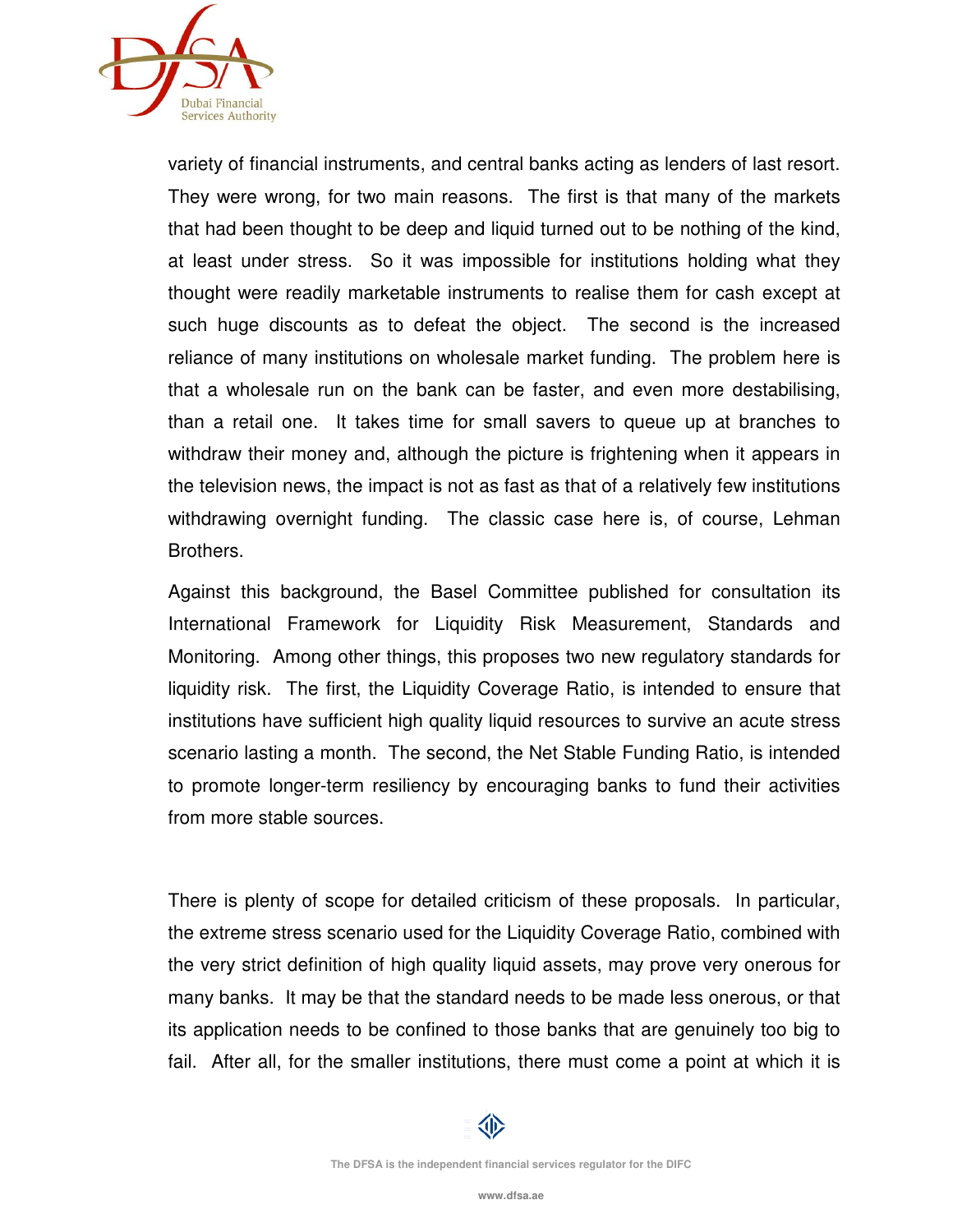

economically more efficient to rely on the central bank as lender of last resort than to require extreme levels of liquidity.

But whatever the details, it seems almost certain that two new ratios will be approved in some form, and that banks, Islamic as well as conventional, will be required to meet higher standards of liquidity, both short term and long term, and to do so under a stronger supervisory gaze. Incidentally, it is likely that enhanced liquidity standards of some kind will also be applied to other financial institutions, not least because of the risk of regulatory arbitrage if they are not. The IFSB is just beginning work on the technical detail of adapting the Basel standards to the needs of Islamic finance, and we intend to play an active part in that. But the question for this session is what instruments are available for Islamic firms to manage their liquidity in this new, more demanding, regime.

Of course the question is a little more subtle than that. Liquidity can easily be achieved by holding cash in a vault. The problem is to find instruments that allow firms to achieve a reasonable commercial return, and also to fulfil their traditional role of financial intermediation between savers and productive activity. In this role, a strong element of maturity transformation is almost inevitable, so one of the challenges is to allow liquidity to be managed while still permitting banks to invest. This probably means that some at least of their longer term investments need nevertheless to be tradable, which is of course the attraction of securitisation. For all the failures of conventional securitisations in the run-up to the crisis, securitisation in some form is likely to play a significant role in the future.

There are two main issues for Islamic firms in managing their own liquidity, especially in the short term. One is the lack of a developed money market, and



**The DFSA is the independent financial services regulator for the DIFC**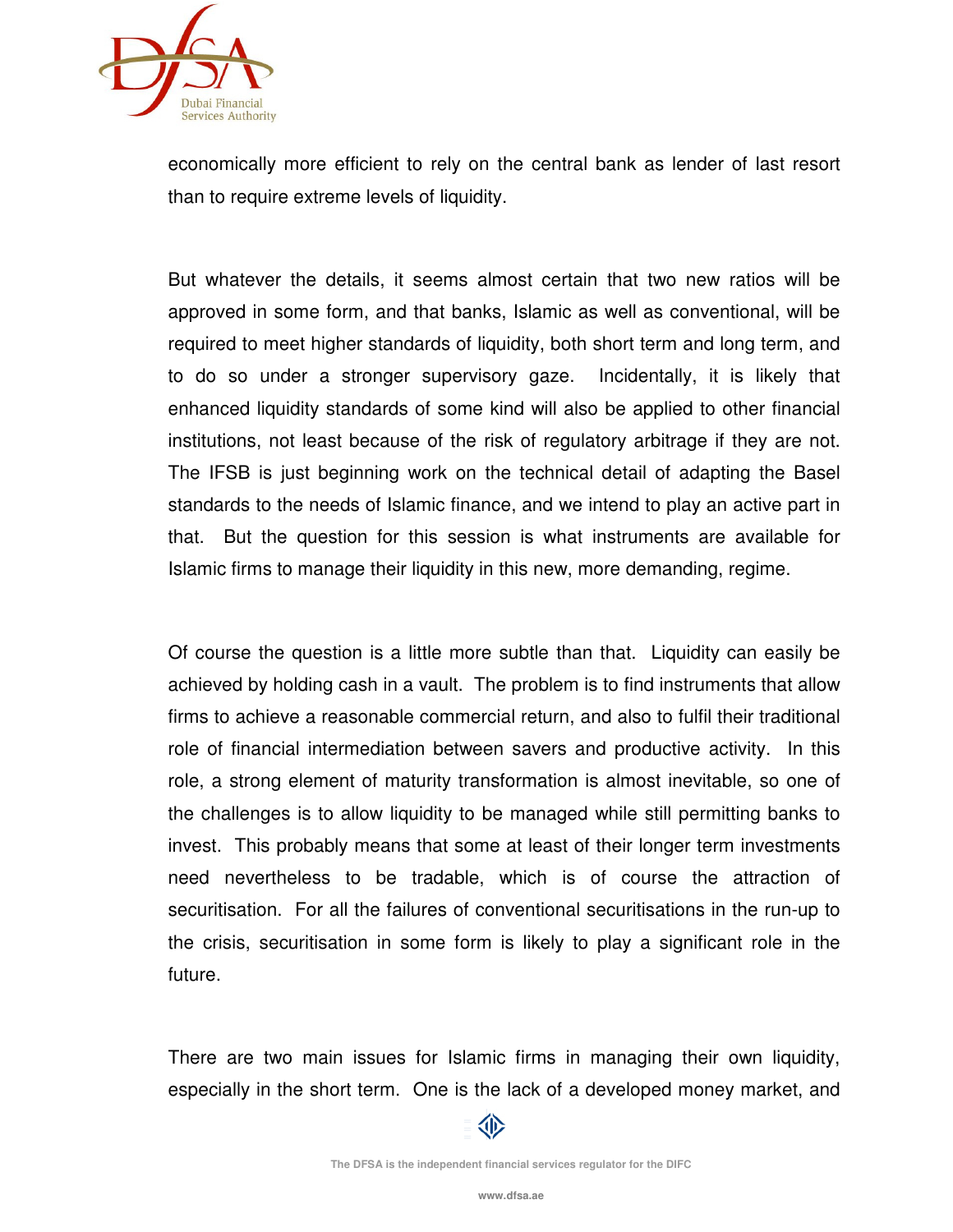

especially an interbank market, of the kind seen in conventional finance; the other is the shortage of short term, or highly tradable, investment instruments with limited capital risk and, ideally, predictable returns.

For the Islamic finance industry, given its relatively small size, it seems natural to seek international solutions to these problems. In many of the countries in which it operates, Islamic finance is a relatively small part of the total financial services industry, which may itself be relatively small in global terms. It will always be difficult to create a local Islamic liquidity market of worthwhile size. However, the need to manage liquidity risk needs to be balanced against the possible introduction of other kinds of risk.

One obvious risk is currency risk. This is especially significant given the limited hedging instruments available to Islamic firms, though the master hedging agreement produced by the IIFM and ISDA is clearly a step forward. However, firms may well wish to match their assets and liabilities by currency. They are most likely to be able to do this if any non-domestic investments are in an international currency, notably the dollar, to which many domestic currencies are pegged, formally or informally. This also, of course, avoids the more severe risk of the currency of the investment ceasing to be fully convertible (though there is little firms can do if their own currencies are not convertible).

Associated with this is location risk, the risk that controls of one kind or another may inhibit the free flow of liquidity from jurisdiction to jurisdiction. And it is precisely in a crisis that countries may be tempted to impose capital or exchange controls of one kind or another.

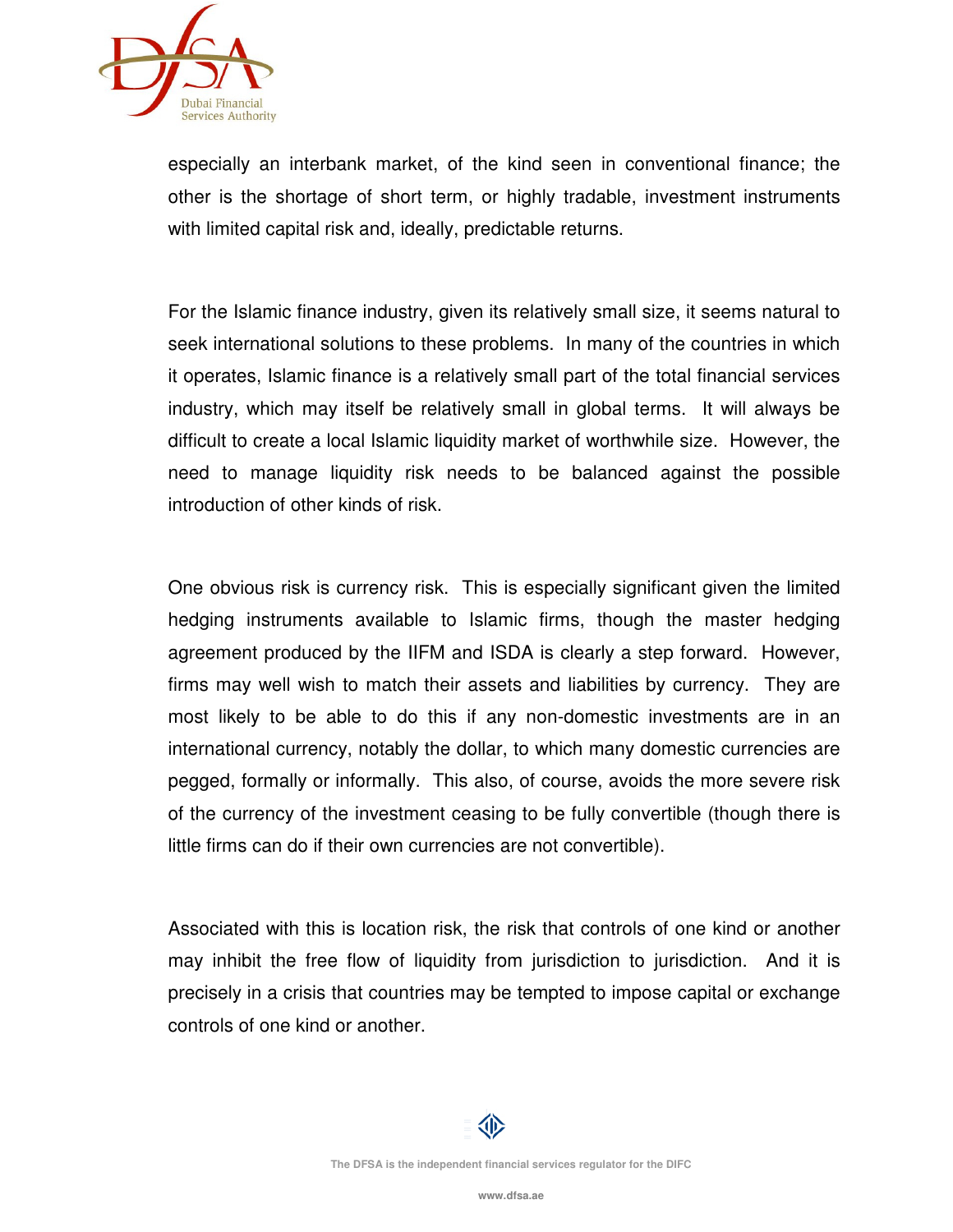

I have laboured these points a little because we are seeking international solutions for an industry not all of whose participants are in countries where these factors can be taken for granted. But I now turn to the instruments involved.

The natural source of short term, or highly tradable, instruments which are not subject to a high level of market risk is of course Sukuk. Few corporates will be able to achieve the kind of ratings that firms will want for their liquid holdings, and few firms will want to issue the short-term instruments that are most helpful in avoiding market risk. So we need to focus mainly on the government and quasigovernment sector.

Our hosts here in Bahrain have established a pattern of short term sovereign Sukuk issuance. But some governments have no particular need to raise funding, and may need a little more persuasion to create sukuk simply for the benefit of their Islamic finance industry. Even where the government does need finance, it may be reluctant to issue Sukuk especially if these carry a higher cost of funding than conventional instruments, and in some cases there may also be political issues. I suspect that both these factors may be relevant to the UK government's retreat from its earlier plans for a Sukuk issue.

International organisations have a part to play here, and issues like that made by the IFC are very helpful. But the market is clearly far from saturated. Indeed, the shortage of Sukuk is usually cited as the main reason why we do not have an actively traded market, despite the efforts of several centres to develop one. It is in this context that the task force led by Governor Zeti developed the proposal for a new Intergovernmental Special Purpose Entity to issue Sukuk. This is an interesting initiative, though it remains to be seen whether it will develop traction.

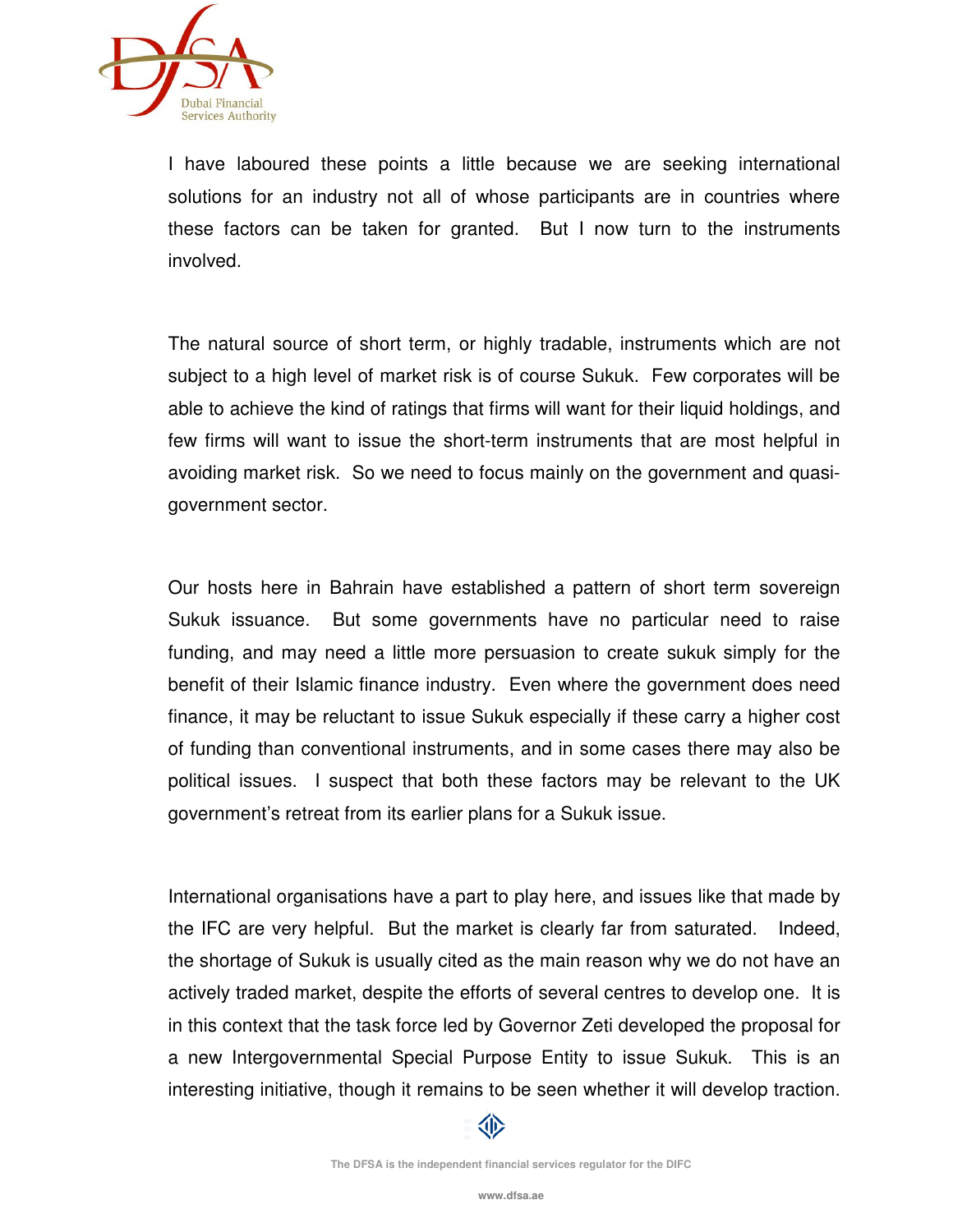

One key issue will be whether enough governments find it attractive to commit assets to the entity, when they have the alternative option of issuing Sukuk directly themselves. This will be largely a trade-off between the finer rates that the new entity should be able to secure, against the associated loss of control.

The problem of creating a viable interbank market is, I suspect, even more important. The conventional market is, of course, firmly based on interest, and the Islamic market has struggled to find a satisfactory alternative. The options that have been used so far, predominantly though by no means exclusively Commodity Murabaha, have relatively high transaction costs for a short-term market, and are vulnerable to the criticism that they look like artificial constructions. They circumvent the ban on interest, but it is difficult to see how the economic substance is different.

There are real conceptual problems here. The standard contracts of Islamic finance are based on either trade or risk-bearing investment, and it is difficult to find real activities of either kind that can be accomplished within the timescales on which banks need to obtain, or use, liquidity. This is an area in which imaginative solutions are needed. Some have been mooted, but none has yet gained general acceptance.

Associated with the issue of liquidity management is that of central banks as lenders of last resort, which I have already mentioned. In this context, the issue is whether they have tools available to lend short-term and in a way that is Shari'a compliant. All central banks in countries with Islamic institutions need to think about what tools they have available; no-one wants to be devising Shari'a compliant mechanisms overnight in a crisis. Here there is some useful work being done towards a standard repo agreement that might be used for just such